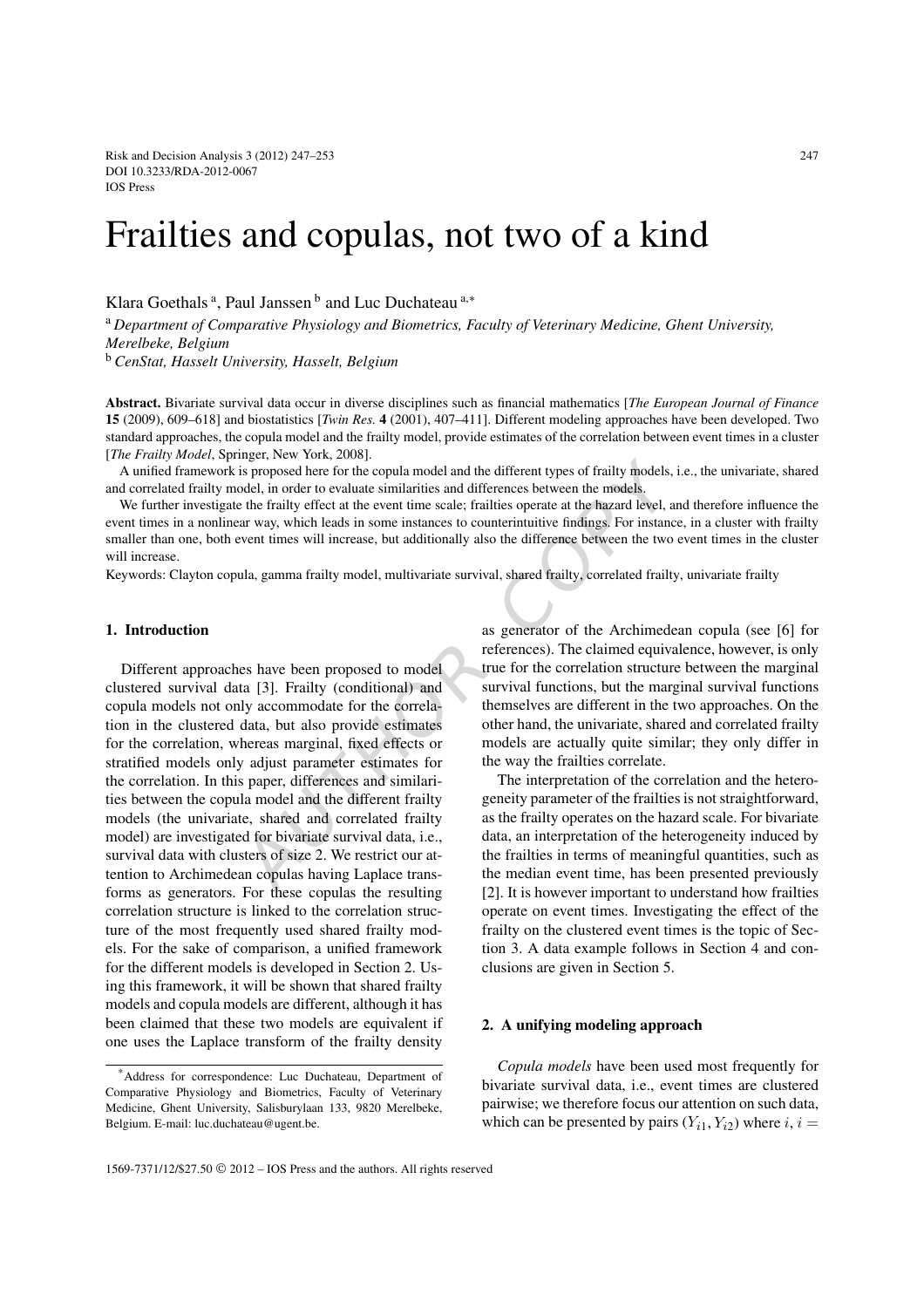1, ..., s, refers to the cluster and  $Y_{ij} = \min(T_{ij}, C_{ij})$ with  $T_{ij}$  the event time and  $C_{ij}$  the censoring time;  $\delta_{ij}$  = 1(T<sub>ij</sub>  $\leqslant C_{ij}$ ) denotes the censoring indicator. We further assume that the censoring time and the event time are statistically independent random variables and that the  $T_{i1}$ 's have the same distribution,  $T_{i1} \sim F_1$ , as well as the  $T_{i2}$ 's,  $T_{i2} \sim F_2$ .

Survival copula models represent the joint survival function  $S_p(t_1, t_2)$  as a function of the marginal survival functions  $S_{1,p}(t_1)$  and  $S_{2,p}(t_2)$ 

$$
S_p(t_1, t_2) = C_{\vec{\theta}}(S_{1,p}(t_1), S_{2,p}(t_2))
$$

with  $C_{\vec{\theta}}$  the copula function with parameter vector  $\vec{\theta}$ (for conditions on  $C_{\vec{\theta}}$ , see [8]).

The likelihood function can easily be obtained from the joint survival function

conditions on 
$$
C_{\vec{\theta}}
$$
, see [8]).  
\nthe likelihood function can easily be obtained from  
\noint survival function  
\n
$$
\prod_{i=1}^{s} (f_p(y_{i1}, y_{i2}))^{\delta_{i1}\delta_{i2}} \left( -\frac{\partial S_p(y_{i1}, y_{i2})}{\partial y_{i1}} \right)^{\delta_{i1}(1-\delta_{i2})}
$$
\nwhere, for simplicity, we think  
\n
$$
\times \left( -\frac{\partial S_p(y_{i1}, y_{i2})}{\partial y_{i2}} \right)^{(1-\delta_{i1})\delta_{i2}}
$$
\n
$$
\times (S_p(y_{i1}, y_{i2}))^{(1-\delta_{i1})(1-\delta_{i2})}
$$
\n
$$
\times (S_p(y_{i1}, y_{i2}))^{(1-\delta_{i1})(1-\delta_{i2})}
$$
\n
$$
\times (S_p(y_{i1}, y_{i2}))^{(1-\delta_{i1})(1-\delta_{i2})}
$$
\n
$$
= (1)
$$
\n
$$
f_p(y_{i1}, y_{i2})
$$
\nthe joint density function.  
\n
$$
F_p(y_{i1}, y_{i2}) = \int_{\text{F}(1)} \text{F}(y_{i1}, y_{i2}) \text{ the joint density function.}
$$
\n
$$
F_p(y_{i1}, y_{i2}) = \int_{\text{F}(1)} \text{F}(y_{i1}, y_{i2}) \text{ the joint density function.}
$$
\n
$$
= (1)
$$
\n
$$
S_p(t_1, t_2) = p[q(S_{1,p}(t_1)) + q(S_{2,p}(t_2))]
$$
\nFor the shared fairly model  
\n
$$
p(\cdot)
$$
\na decreasing function defined on  $[0, \infty]$  with  
\n
$$
p(\cdot)
$$
\na  $\text{d$  and  $[0, 1]$  and satisfying  $p(0) = 1$ . Furthermore  
\nhas positive second derivative and  $q(\cdot)$  is the in-  
\n
$$
F_p(y_{i1}, y_{i2}) = 1
$$
,

with  $f_p(y_{i1}, y_{i2})$  the joint density function.

We restrict our attention to Archimedean copulas, as they have a specific link with shared frailty models, as will be shown at the end of this section. The general expression for an Archimedean copula is given by

$$
S_p(t_1, t_2) = p[q(S_{1,p}(t_1)) + q(S_{2,p}(t_2))]
$$

with  $p(\cdot)$  a decreasing function defined on  $[0, \infty]$  with values in [0, 1] and satisfying  $p(0) = 1$ . Furthermore  $p(\cdot)$  has positive second derivative and  $q(\cdot)$  is the inverse function of  $p(\cdot)$ .

Taking, e.g.,  $p(v) = (1 + \theta v)^{-1/\theta}$  gives

$$
S_p(t_1, t_2) = (S_{1,p}^{-\theta}(t_1) + S_{2,p}^{-\theta}(t_2) - 1)^{-1/\theta}.
$$
 (2)

The corresponding  $C(v, w) = (v^{-\theta} + w^{-\theta} - 1)^{-1/\theta}$ is the Clayton copula [1].

We restrict to parametrical modeling for the marginal survival functions in this discussion; the corresponding parameters are collected in the vector  $\vec{\xi}$ . To link the copula models to the frailty models, we will consider the same shape parameter  $\rho$  and scale parameters  $\lambda_1 = \lambda$  and  $\lambda_2 = \lambda \exp(\beta)$  leading to  $\vec{\xi}^t = (\lambda, \rho, \beta)$ . The likelihood function (1) can be maximised simultaneously for  $\theta$  and  $\xi$ , but often the two-stage approach is used [4]: first estimate  $\vec{\xi}$  by fitting the marginal models ([7] prove the consistency of these estimates); then insert these estimates in (1) and maximise with respect to  $\theta$  (the only remaining parameter).

*Frailty models* (univariate, shared, correlated) are conditional (hazard) models. The frailty term in the hazard expression can be integrated out using the frailty density to obtain both the marginal and joint survival functions. The same type of expression (1) as for the likelihood function of the copula model can be used for the different frailty models; we only need to replace  $S_p$ , resp.  $f_p$ , with the appropriate joint survival function, resp. joint density.

The univariate, shared and correlated frailty models take form

$$
u_{ij}(t) = h_0(t)u_{ij} \exp(x_{ij}\beta),
$$

 $\overline{t}$ 

where, for simplicity, we think  $x_{i1} = 0$  and  $x_{i2} = 1$ .

The only difference between the three models is the assumption put on the correlation between the frailties  $U_{i1}$  and  $U_{i2}$ . In Section 4 different scenarios are given, each of them can be described adequately by one of the three models. For all three models, we have that

$$
Corr(U_{ij}, U_{i'j'}) = 0 \quad \text{with } i \neq i'.
$$

For the univariate frailty model we assume that the  $U_{ij}$ 's are i.i.d. and

$$
Corr(U_{i1}, U_{i2}) = 0.
$$

For the shared frailty model we have  $U_{i1} = U_{i2} =$  $U_i$ ; hence

$$
Corr(U_{i1}, U_{i2}) = 1,
$$

i.e., the frailty is the same for both subjects, the two subjects in a cluster 'share' the same frailty.

The correlated frailty model takes an intermediate position having a correlation  $\rho_c$  that satisfies

$$
0 \leqslant \rho_c = \text{Corr}(U_{i1}, U_{i2}) \leqslant 1.
$$

The marginal survival functions take the same form for all the frailty models

$$
S_{j,m}(t) = \int_0^\infty \exp(-uH_0(t)\exp(x_j\beta))f_U(u) du
$$
  
=  $L(H_0(t)\exp(x_j\beta))$  (3)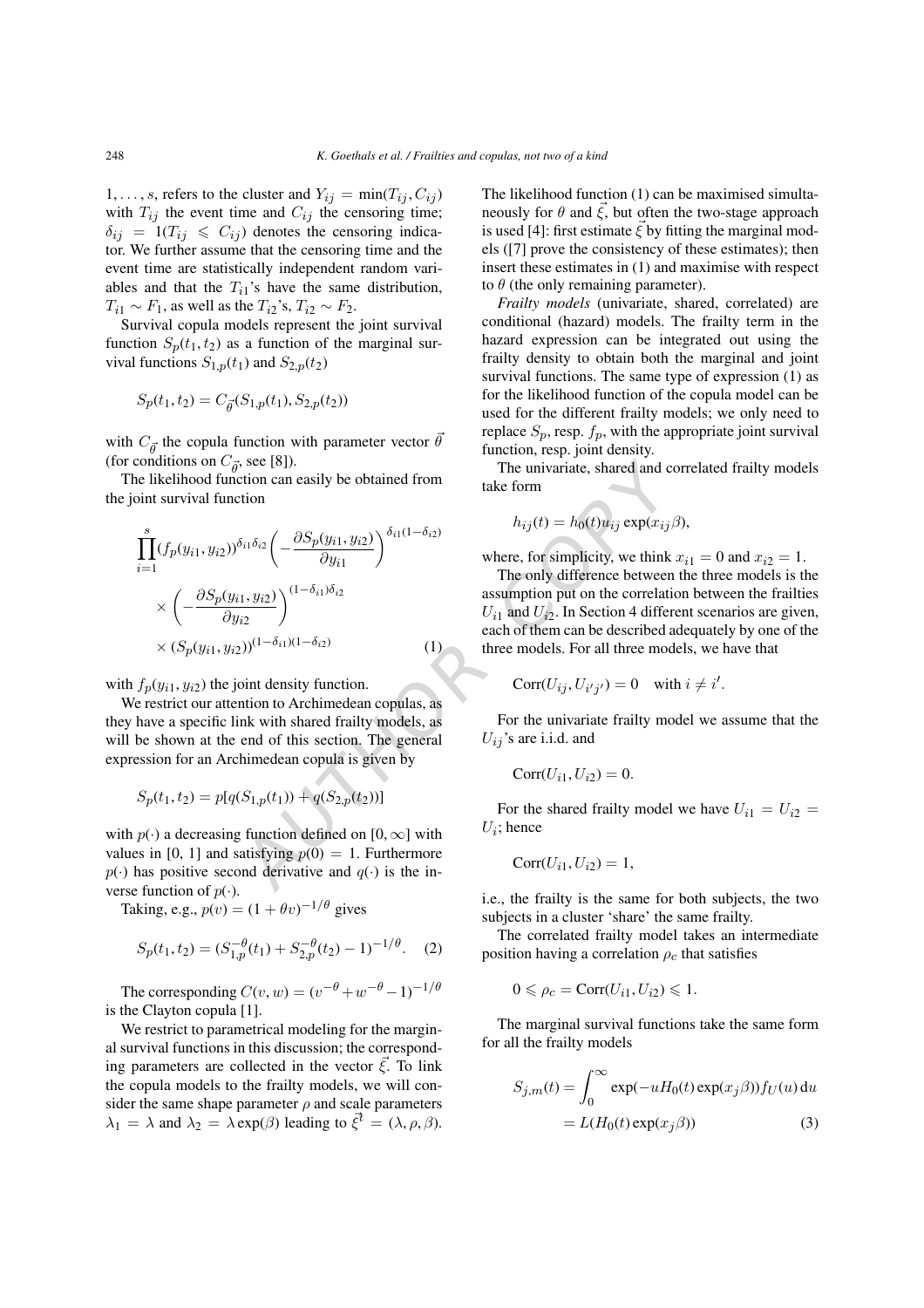.

with  $L(\cdot)$  the Laplace transform of the frailty density function  $f_U(\cdot)$ .

A frequently used frailty density function is the one parameter gamma density function with mean one and variance  $\theta$  with corresponding Laplace transform  $L(s) = (1 + \theta s)^{-1/\theta}$  leading to marginal survival functions

$$
S_{j,m}(t) = (1 + \theta H_0(t) \exp(x_j \beta))^{-1/\theta}.
$$
 (4)

The joint survival function for the univariate frailty model,  $S_u(t_1, t_2)$ , is given by

$$
S_u(t_1, t_2) = S_{1,m}(t_1) S_{2,m}(t_2).
$$

The joint survival function for the shared frailty model,  $S_s(t_1, t_2)$ , is given by

$$
S_s(t_1, t_2)
$$
  
= 
$$
\int_0^\infty \exp(-u(H_0(t_1)
$$
  
+ 
$$
H_0(t_2) \exp(\beta))) f_U(u) du
$$
  
= 
$$
L(H_0(t_1) + H_0(t_2) \exp(\beta))
$$
  
gamma = 
$$
[1 + \theta(H_0(t_1) + H_0(t_2) \exp(\beta))]^{-1/\theta}
$$

Using (4)  $S_s(t_1, t_2)$  can be rewritten as

$$
S_s(t_1, t_2) = (S_{1,m}^{-\theta}(t_1) + S_{2,m}^{-\theta}(t_2) - 1)^{-1/\theta}.
$$
 (5)

The shared gamma frailty model leads to a similar structure of the joint survival function (5) as that for the Clayton copula (2). This has often led to the conclusion that copula models are equivalent to shared frailty models given an adequate choice of the Laplace transform. This is, however, not true due to the fact that the marginal survival functions are different. Equivalence only exists in the special case of Weibull distributed event times combined with the positive stable Laplace transform [6].

To obtain the joint survival function for the correlated frailty model, the frailty structure must be specified further. We assume

$$
U_{i1} = Z_{i0} + Z_{i1} \quad \text{and} \quad U_{i2} = Z_{i0} + Z_{i2}
$$

with  $Z_{i0} \sim \text{Gamma}(k_0, \lambda)$  and  $Z_{i1}$ ,  $Z_{i2} \sim \text{Gamma}(k_1, \lambda)$  $\lambda$ ). We further assume that  $Z_{i0}$ ,  $Z_{i1}$  and  $Z_{i2}$  are independent and that the vectors  $(Z_{i0}, Z_{i1}, Z_{i2}), i =$ 1, ... , s, are independent.

From this it follows that  $U_{ij} \sim \text{Gamma}(k_0 + k_1, \lambda)$ . We set  $k_0 + k_1 = \lambda$  so that

$$
E(U_{ij}) = 1, \qquad Var(U_{ij}) = \theta = 1/\lambda \quad \text{and}
$$
  
\n
$$
Corr(U_{i1}, U_{i2}) = \rho_c = \frac{k_0}{k_0 + k_1}.
$$
\n(6)

The joint survival function  $S_c(t_1, t_2)$  then equals

$$
\int_0^\infty \int_0^\infty \int_0^\infty \exp(-(z_0 + z_1)H_0(t_1) - (z_0 + z_2)H_0(t_2) \exp(\beta))
$$
  
 
$$
\times f_{Z_0}(z_0) f_{Z_1}(z_1) f_{Z_2}(z_2) dz_0 dz_1 dz_2
$$
  
= 
$$
(1 + \theta H_0(t_1))^{-(1 - \rho_c)/\theta}
$$
  
 
$$
\times (1 + \theta H_0(t_2) \exp(\beta))^{-(1 - \rho_c)/\theta}
$$
  
 
$$
\times (1 + \theta (H_0(t_1) + H_0(t_2) \exp(\beta)))^{-\rho_c/\theta}
$$

which can be rewritten in terms of the marginal survival functions as

$$
S_c(t_1, t_2)
$$
  
= 
$$
\frac{(S_{1,m}(t_1))^{1-\rho_c}(S_{2,m}(t_2))^{1-\rho_c}}{((S_{1,m}(t_1))^{-\theta} + (S_{2,m}(t_2))^{-\theta} - 1)^{\rho_c/\theta}}.
$$

function for the shared frailty<br>  $(u + \theta H_0(t_1))$ <br>  $(u + \theta H_0(t_2) \exp(\theta))$ <br>  $(u + \theta H_0(t_2) \exp(\theta))$ <br>  $(u + \theta H_0(t_2) \exp(\theta))$ <br>  $(u + \theta H_0(t_2) \exp(\theta))$ <br>  $\theta H_0(t_1) + \theta H_0(t_2) \exp(\theta)$ <br>  $\theta H_0(t_1) + \theta H_0(t_2) \exp(\theta)$ <br>  $\theta H_0(t_1) + \theta H_0(t_2) \exp(\theta)$ <br>  $\theta H_0(t_1$ The corresponding likelihood is most often maximised through a two-stage approach. This means that the same parameter  $\theta$  is estimated twice, once in the marginal survival functions, and once in the maximisation of the likelihood function (2). Yashin et al. [10] already note that, if two very different estimates for  $\theta$ emerge from this two-stage approach, the conclusion should be that the proposed model does not fit the data well.

## **3. How do frailties operate on event times?**

Frailties operate at the hazard level. This makes interpretation of the frailty effect on more relevant outcomes, such as the median event time, not straightforward. Duchateau and Janssen [2] demonstrated how the frailty effect can be converted to heterogeneity of meaningful outcomes such as the median event time.

The aim of this section is to demonstrate how frailties operate on individual event times making use of simulations. We generate bivariate survival data with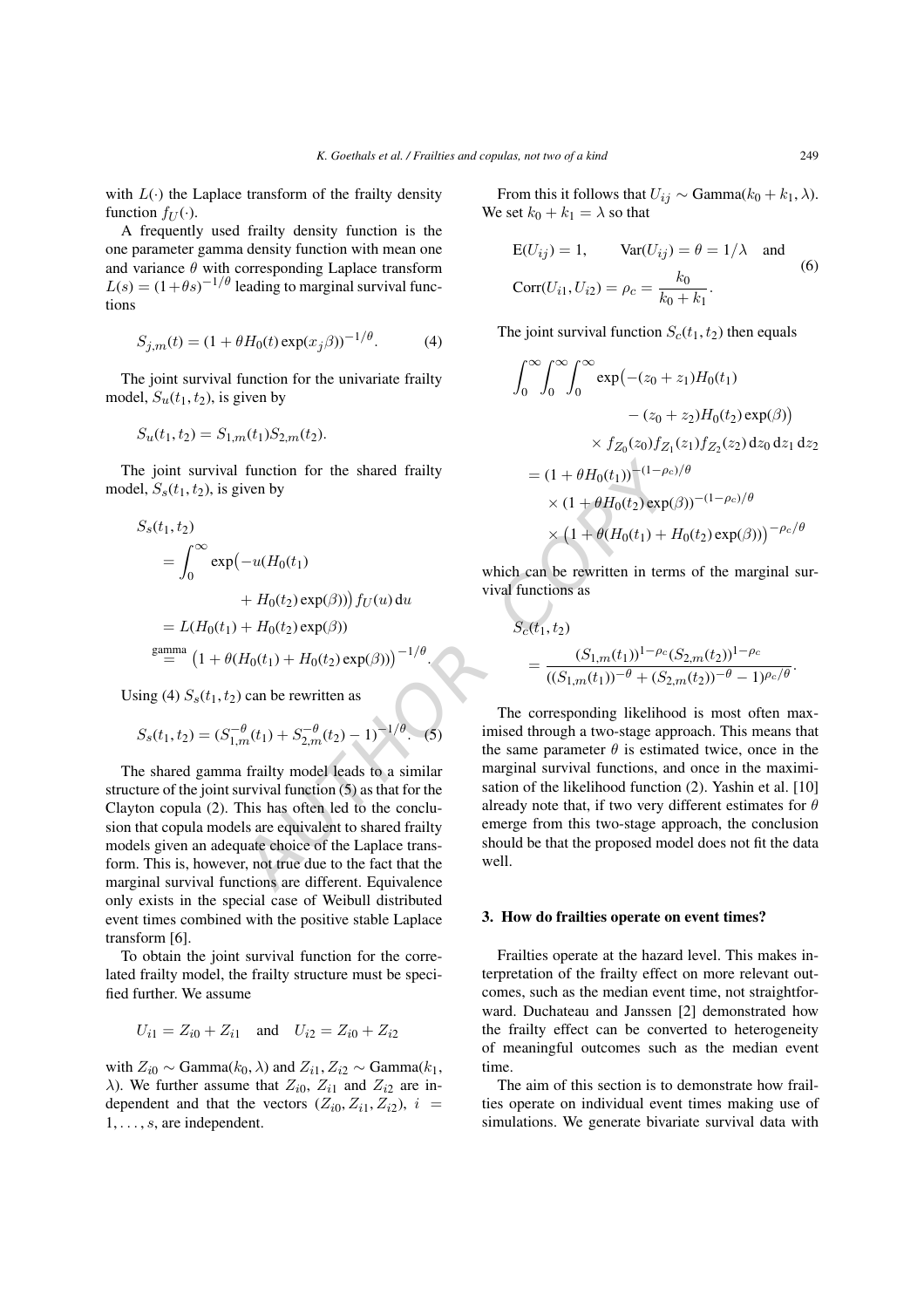conditional Weibull distributions, using the same scale parameter  $\lambda$  and shape parameter  $\rho$  for the two subjects in the same cluster (and  $\beta$  can thus be dropped), and including (or not) a shared gamma frailty term with variance  $\theta = 0.5$ . We randomly draw a number z from the uniform distribution with support  $[0, 1]$ . For a given  $z$ , the corresponding survival percentile,  $t(z)$ , is defined by the equation  $P(T > t(z)) = z$  and thus

$$
t(z) = \left(\frac{-\log z}{\lambda}\right)^{1/\rho}
$$

for the model without frailty term; and

$$
t(z|u) = \left(\frac{-\log z}{\lambda u}\right)^{1/\rho} = t(z)u^{-1/\rho}
$$

for the model with frailty.

The presence of the frailty makes the survival percentile a random variable that depends on the shape parameter  $\rho$ ;  $\rho$  values above (below) one lead to a decreasing (increasing) effect of the multiplicative frailty term (closer to 1). For instance, for  $u = 0.5$ , the multiplicative frailty effect doubles for  $\rho = 0.5$  compared to the exponential distribution ( $\rho = 1$ ) (Table 1).

AUTHOR COPY In Fig. 1, univariate data are generated for the Weibull distribution with  $\lambda = 1$  and three different values for  $\rho$  ( $\rho = 0.83$ , 1 and 1.2) using the same randomly generated percentiles (appearing on the same line). The asterisks correspond to event times for the model without frailties, the diamonds to event times of the univariate frailty model, with the frailty term given in the right column of the picture. It is obvious that the inclusion of a frailty term increases the heterogeneity between the event times, with the largest effect observed for  $\rho = 0.83$ .

In Fig. 2a, bivariate data are generated for the Weibull distribution with  $\rho = 1$ , i.e., the exponential

The effect of the frailty as a function of  $\rho$  on the time to event  $\rho$  Multiplicative factor u −

Table 1

| Frailty | D              | Multiplicative factor $u^{-1/\rho}$ |  |
|---------|----------------|-------------------------------------|--|
| $u=2$   | 0.5            | 0.25                                |  |
|         |                | 0.50                                |  |
|         | 2              | 0.71                                |  |
| $u=0.5$ | 0.5            | 4                                   |  |
|         |                | $\overline{c}$                      |  |
|         | $\mathfrak{D}$ | 1.4                                 |  |

*Note*: For a time to event equal to 1 without frailty, the last column also represents the equivalent time with frailty term.

distribution. The asterisks correspond to event times for the model without frailties, the diamonds to event times of the shared frailty model, with the frailty term given in the right column of the picture. For clusters with frailty terms below (above) 1, the distance between the two event times increases (decreases) compared to the model without frailty terms. The cluster averages of the same data are given in Fig. 2b. It is clear that heterogeneity increases at the level of these averages when including frailty terms.

#### **4. Data example: Time to malaria**

We study time to malaria in children as a function of bednet use. Such bednets prevent bites of *Anopheles mosquitos*, the vector of the malaria parasites. In each of 150 villages, one child in one household is randomly assigned to receive a bednet, another child in another household is assigned to control (no bednet). Children are followed up for malaria for 400 days.

For such bivariate survival data with village as cluster, we can envisage the following scenarios:

- (1) All children with the same treatment (bednet or not) have the same underlying hazard function.
- (2) Children have varying hazard functions due to innate malaria susceptibility, unrelated to village.
- (3) Villages have varying hazard functions due to Anopheles vector distribution, related to village.
- (4) A combination of (2) and (3).

It is clear that scenario (1) leads to an ordinary survival model, scenario (2) to the univariate frailty model, scenario (3) to the shared frailty model and scenario (4) to the correlated frailty model.

The results of the different models are given in Table 2.

According to the results in Table 2, a frailty term needs to be included as the heterogeneity parameter  $\theta$ is large compared to its standard error for the shared and correlated frailty model. Amongst the frailty models, the shared frailty model is the preferred one, as the correlation can take any value for the correlation between the two frailties in a cluster, but converges here to the shared frailty model with correlation between the two frailties equal to 1. Comparing the shared frailty model with the copula model is much more difficult as these models have different baseline hazards (see [3], p. 105).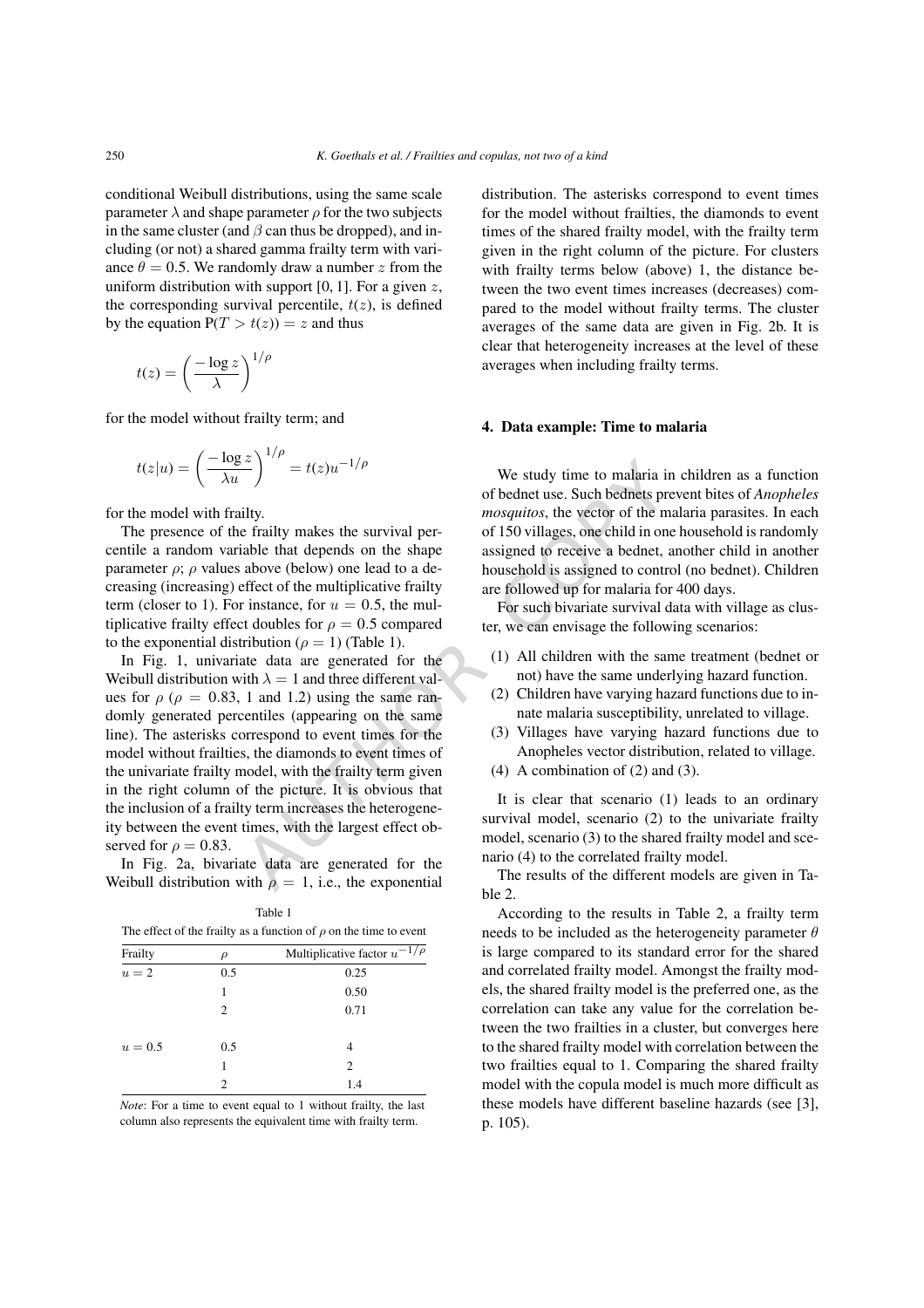

Fig. 1. Representation of univariate data simulated from a Weibull distribution with  $\lambda = 1$  and  $\rho = 0.83$  (left panel),  $\rho = 1$  (middle panel),  $\rho = 1.2$  (right panel). The circles correspond to the model without frailties, the triangles to the univariate frailty model (frailties are given in the right column of the figure). Each row corresponds to a randomly generated percentile. (Colors are visible in the online version of the article; http://dx.doi.org/10.3233/RDA-2012-0067.)

#### **5. Conclusions**

To analyse bivariate survival data, different models exist. In this paper, we studied frailty and copula models, as they both provide an estimate for the correlation in the data.

It has been shown, using the general framework, that the univariate and shared frailty model are special cases of the correlated frailty model; it can therefore be seen from the results of the analysis which of the three models appears to be more appropriate, as demonstrated in our example. As the correlated frailty model converges to the shared frailty model, the shared frailty model is the preferred model for our data.

Although the correlation structure between the marginal survival functions in the shared gamma frailty model is the same as in the Clayton copula, both approaches lead to quite different results because the marginal survival functions do not match. The marginal survival functions of the shared frailty model contain the heterogeneity parameter. We therefore fit quite different models when starting conditionally or marginally from a Weibull distribution. Which model is most appropriate depends therefore on the data at hand. Diagnostics need to be developed to enable the data-analyst to make a choice between a copula or a frailty model.

# **Acknowledgement**

This research was supported by the Interuniversity Attraction Poles research network P6/STADEC of the Belgian State (Federal Office for Scientific, Technical and Cultural Affairs).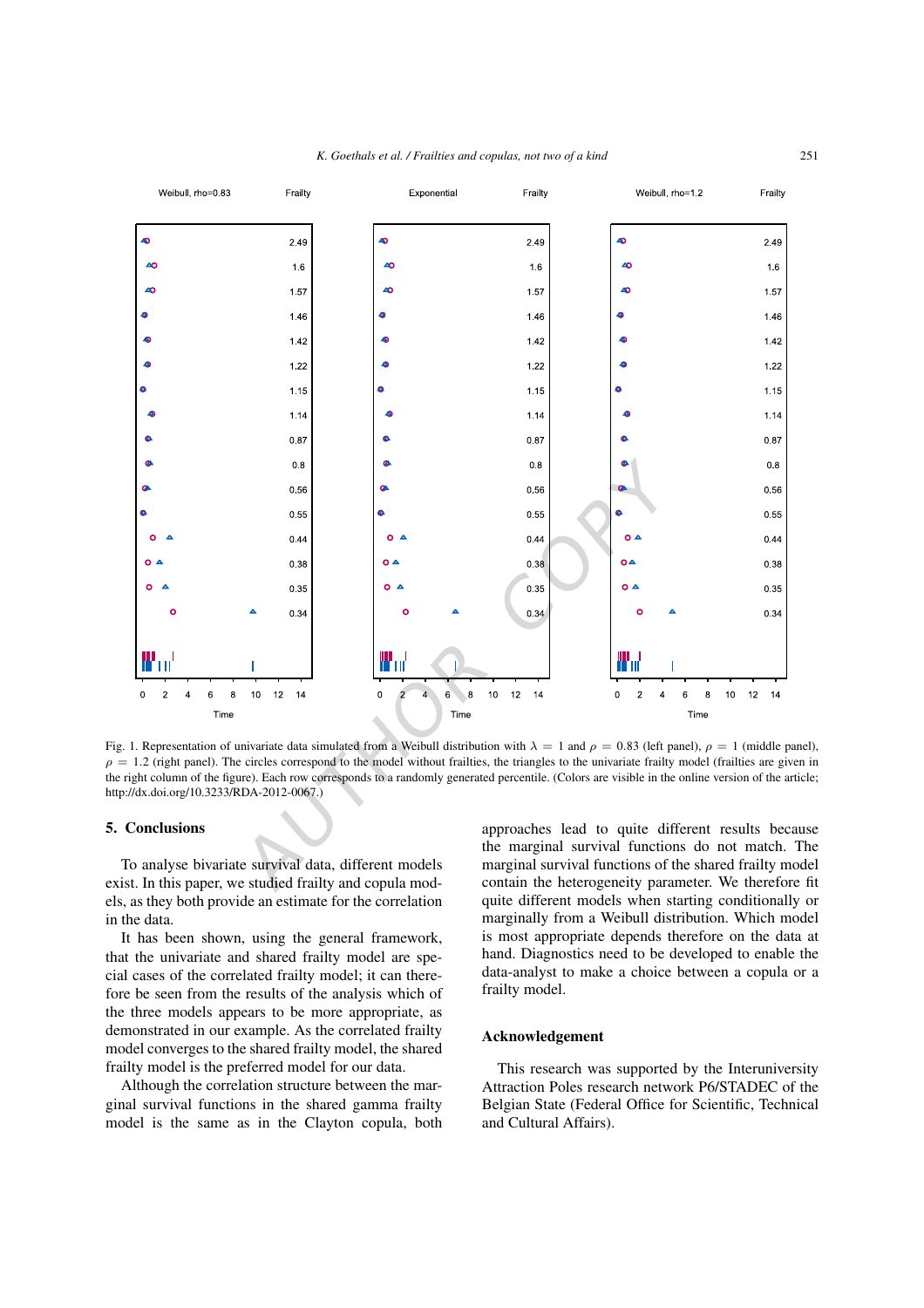

Fig. 2. Representation of bivariate data simulated from a Weibull distribution with  $\lambda = 1$  and  $\rho = 1$ . The circles correspond to the model without frailties, the triangles to the shared frailty model (frailties are given in the right column of the figure). Each row corresponds to a randomly generated percentile. The left panel presents the two observations in a cluster, the right panel the mean of the cluster. (Colors are visible in the online version of the article; http://dx.doi.org/10.3233/RDA-2012-0067.)

| Model      |                |             | Parameters                 |               |                 |
|------------|----------------|-------------|----------------------------|---------------|-----------------|
|            | $\lambda$ (se) | $\rho$ (se) | HR $(exp(\beta))$ (95% CI) | $\theta$ (se) | $\rho_c$ (se)   |
| No frailty | 0.016          | 0.752       | 0.81                       | —             | $\qquad \qquad$ |
|            | (0.005)        | (0.045)     | $(0.62 - 1.06)$            |               |                 |
| Univariate | 0.015          | 0.772       | 0.80                       | 0.100         |                 |
|            | (0.006)        | (0.090)     | $(0.60 - 1.07)$            | (0.347)       |                 |
| Shared     | 0.012          | 0.864       | 0.76                       | 0.544         |                 |
|            | (0.004)        | (0.061)     | $(0.58 - 1.02)$            | (0.177)       |                 |
| Correlated | 0.012          | 0.864       | 0.76                       | 0.544         | 1.000           |
|            | (0.004)        | (0.061)     | $(0.58 - 1.02)$            | (0.177)       | (0.000)         |
| Copula     | 0.015          | 0.800       | 0.61                       | 1.024         |                 |
|            | (0.002)        | (0.049)     | $(0.50 - 0.76)$            | (0.259)       |                 |

Table 2 Results of fitting a parameter survival model with Weibull baseline hazard for the time to malaria data

*Notes*: The first model presents an ordinary survival analysis without taking the clustering in consideration. Next, the results are given for the univariate, shared and correlated frailty model with gamma frailty density. The last model is the Clayton copula model.